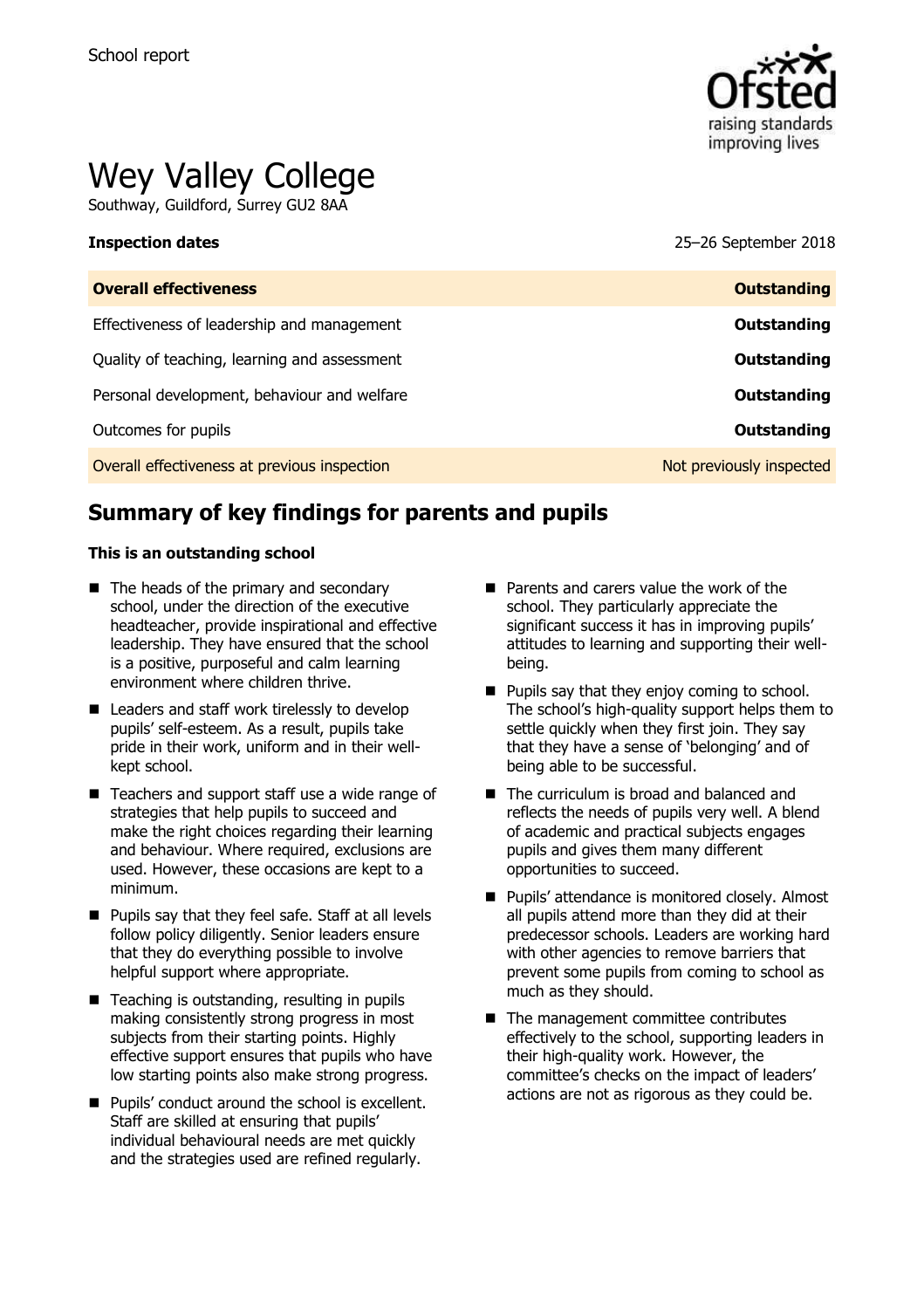

# **Full report**

### **What does the school need to do to improve further?**

- **Ensure that strong and effective links with other agencies lead to ongoing** improvements in attendance for those pupils who find it difficult to get to school.
- Further develop the management committee's approach to monitoring, so that it provides consistently systematic challenge to school leaders.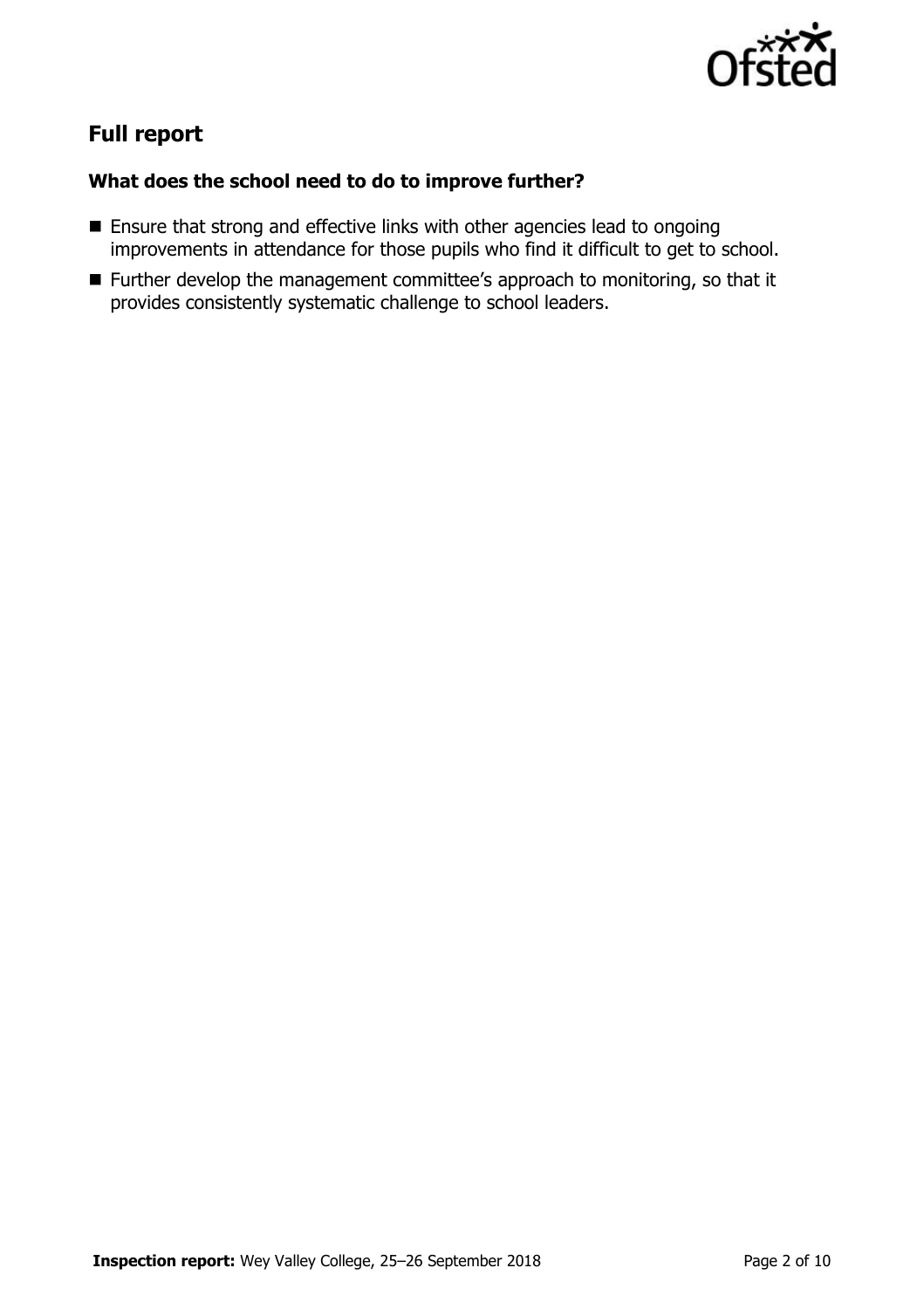

# **Inspection judgements**

### **Effectiveness of leadership and management Constanding**

- The executive headteacher has appointed effective heads of school in both the primary and secondary buildings. Their expertise has led to the development and delivery of an outstanding package for the pupils that require alternative provision in the local area. Consequently, rapid improvements in pupils' confidence and behaviour allow them to make consistent and sustained progress from their starting points.
- Leaders have an accurate understanding of the school's effectiveness in all areas. They use this to celebrate successes and identify areas for further improvement. They work hard to ensure that there is an open culture where all staff have the opportunity to contribute to important decisions about school improvement.
- Leaders' analysis of information about pupils' academic and personal development is highly effective in ensuring that pupils' strong progress is sustained. Leaders communicate the relevant information very effectively to all staff so that learning activities are planned well and match the needs of the pupils. Where the need for further support is identified, specific interventions, particularly to improve engagement in learning, are put in place. These contribute to pupils' strong progress.
- Staff are committed and enthusiastic. Highly effective training and support is helping teachers to develop their practice in a purposeful environment. Several staff told inspectors how much they appreciate the great lengths that leaders have gone to in supporting their professional learning needs and considering their workload.
- Leaders use their extensive knowledge of pupils' needs to design and implement an effective school curriculum. They combine work to change pupils' attitudes to learning with access to a broad range of subjects. This engages pupils' interest and encourages them to succeed. Where pupils want to study subjects that are not on the timetable, leaders look to make positive additional arrangements whenever possible.
- The overwhelming majority of staff that completed the confidential staff questionnaire said that the school was very well led and managed. Staff who spoke to inspectors completely agreed. This view was backed up by parents that spoke to inspectors, or made comments on Parent View, Ofsted's online questionnaire.
- Support for pupils' personal development and welfare is exceptionally well developed by leaders. The clear and consistent focus on positive behaviour, values and reflection supports pupils to understand and moderate their own behaviour choices. Relationships across the school are very strong and an atmosphere of trust flourishes that supports pupils' self-esteem and well-being. Consequently, pupils are prepared effectively for life in modern Britain.
- School leaders now work with the local authority to ensure the suitability of pupils' placements and provision. Leaders are in constant dialogue to develop ways to support pupils within their mainstream schools. This is a valuable attempt to put preventative help in place before attendance at alternative provision is required.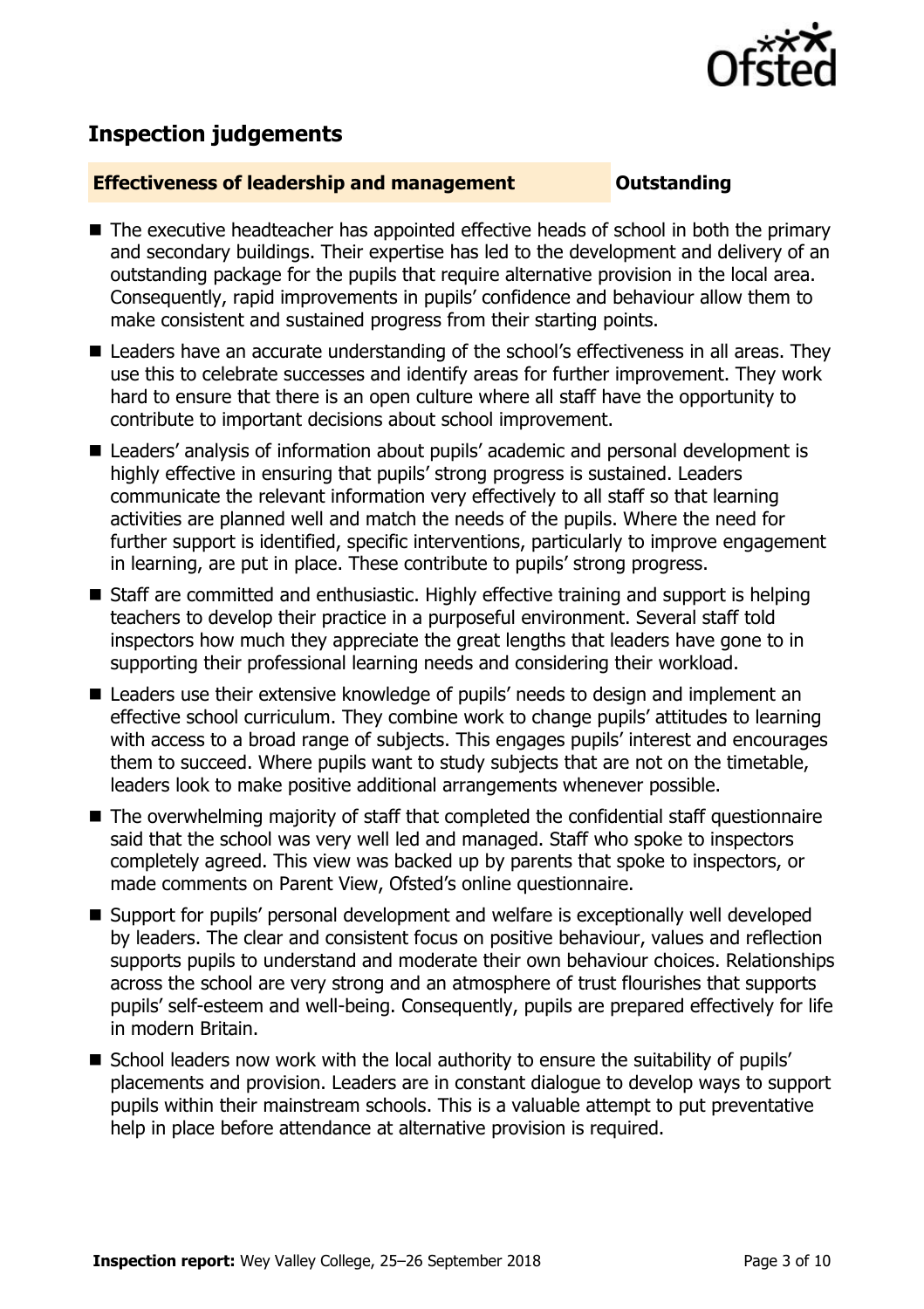

### **Governance of the school**

- Governance is currently via a local management committee, which meets regularly to consider the school's work. The committee supports school leaders well, offering guidance in areas covered by their expertise. They keep suitable records of their work, although minutes are not always published as promptly as they could be.
- The management committee carries out its governance duties effectively. At times, it does not check or evaluate leaders' actions or specific aspects, such as the school website, as rigorously as it could. Consequently, the challenge provided for leaders is not as systematic as the support offered by the committee.
- The management committee is currently exploring how it will evolve over the course of the year to act across the wider federation of pupil referral units that the school belongs to.

### **Safeguarding**

- The arrangements for safeguarding are effective.
- Policies and procedures are in place to ensure that all pupils are safe from harm. School leaders work exceptionally hard to ensure that other professionals support them to keep pupils safe, particularly outside of school.
- Leaders implement comprehensive training so that all members of staff have strong safeguarding knowledge. This knowledge is constantly put to use in practical situations and to provide excellent support to some of the most vulnerable members of society.
- **Pupils feel safe and valued in school. They are confident that there are always people** to talk with if they have a worry or concern. Additionally, parents feel that the school looks after their children very well.
- The school's record of checks made on the suitability of staff and volunteers to work in a school is kept accurately and meets the requirements of statutory guidance. Leaders ensure that safer recruitment procedures are followed carefully.

### **Quality of teaching, learning and assessment Outstanding**

- Learning is meticulously thought out with each individual pupil in mind. Teachers use their detailed knowledge of pupils' needs and abilities to pitch work appropriately. Teachers are adept at identifying any gaps in pupils' learning and put in place additional teaching that helps them to catch up.
- Staff forge very positive relationships with pupils. Adults provide the support required to ensure that strong progress is achieved across the curriculum. Pupils appreciate this greatly and as a result there is a high level of trust between staff and pupils, which helps them to learn very well.
- Detailed records of behaviour and attainment are used by all staff to refine lesson planning so that it supports the individual needs of all pupils. These records are shared effectively with pupils in ways that help them to value their progress and think hard about what to do next.
- $\blacksquare$  Pupils develop important skills, such as in literacy, highly effectively across the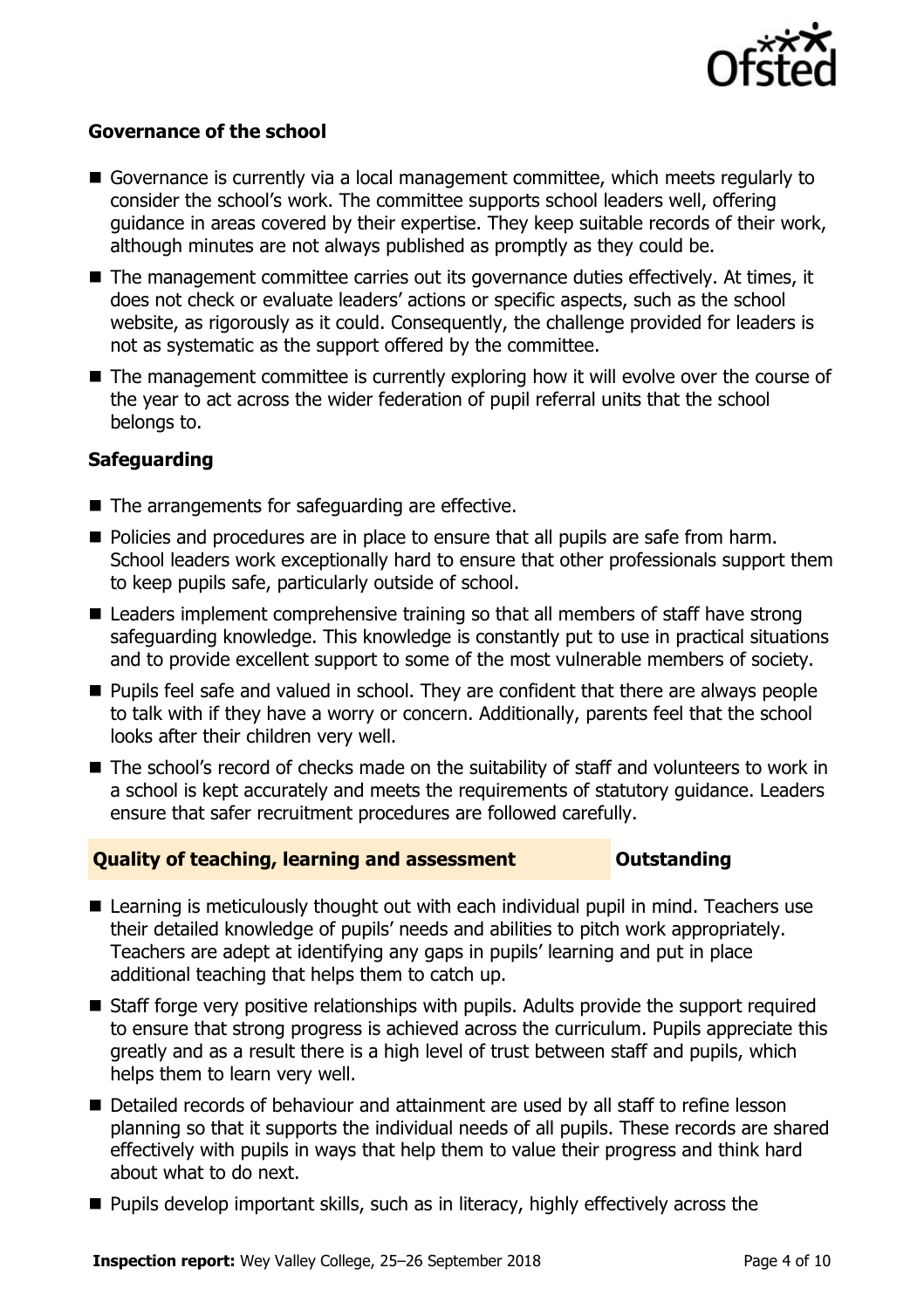

curriculum. Throughout the school, both in the primary and secondary provision, teachers plan learning that sparks pupils' interests and engages their creativity. Pupils respond enthusiastically to this approach and learn well as a result.

- Teachers and support staff consistently remove the fear of failure within learning. This is evident with reading across the age range. Pupils from the primary provision read out loud to inspectors confidently, tackling words that they found challenging by using skills they had learned. Secondary pupils answered questions readily and frequently, and read out loud sections of the work that they had recorded in their books.
- In creative subjects such as music, art and drama, pupils produce a range of highquality work. Their impressive efforts are celebrated in displays across the school. Pupils are proud of their achievements and ensure that their portfolios are kept in the best order.
- Occasionally, quidance from teachers for support staff is not effective enough at helping pupils to overcome challenges within lessons.

### **Personal development, behaviour and welfare <b>COUTS** Outstanding

### **Personal development and welfare**

- The school's work to promote pupils' personal development and welfare is outstanding.
- Senior leaders work diligently to make sure that pupils are being placed appropriately at the school, and that their needs can be met. The heads of school at both primary and secondary phases are passionate about ensuring that once accepted pupils will be fully supported.
- The school aims for pupils to return to a mainstream school or a specialist setting whenever possible. It is highly effective at achieving this. Bespoke plans are put in place to support individual pupils and help them with the transition process. For example, wherever possible, staff accompany pupils when they move to a new school. This helps pupils to have a settled start and, therefore, the best chance of success in their new setting.
- Staff develop pupils' self-esteem very successfully. From the time they join the school to when they leave, pupils' well-being and confidence grow significantly. They take pride in their work, as shown in the quality of presentation of their books. This pride in their school can be seen in equal measure in the way they wear their uniform.
- **Pupils are respectful and tolerant of each other's different views and backgrounds. As a** result, incidents of aggressive derogatory language and racial discrimination are very rare. On the very few occasions that this does happen, staff challenge this behaviour quickly and effectively.
- Social time such as break and lunchtime is well managed, safe and engaging. Pupils enjoy interacting with each other positively and make thoughtful choices about what they would like to do during this time. In and out of lessons, pupils show tolerance and acceptance of each other's needs.
- During breaktimes, staff support pupils exceptionally well to help them to develop their social skills. For example, they diligently encourage pupils to use good manners at mealtimes, including sitting down together to eat. As a result, breaktimes and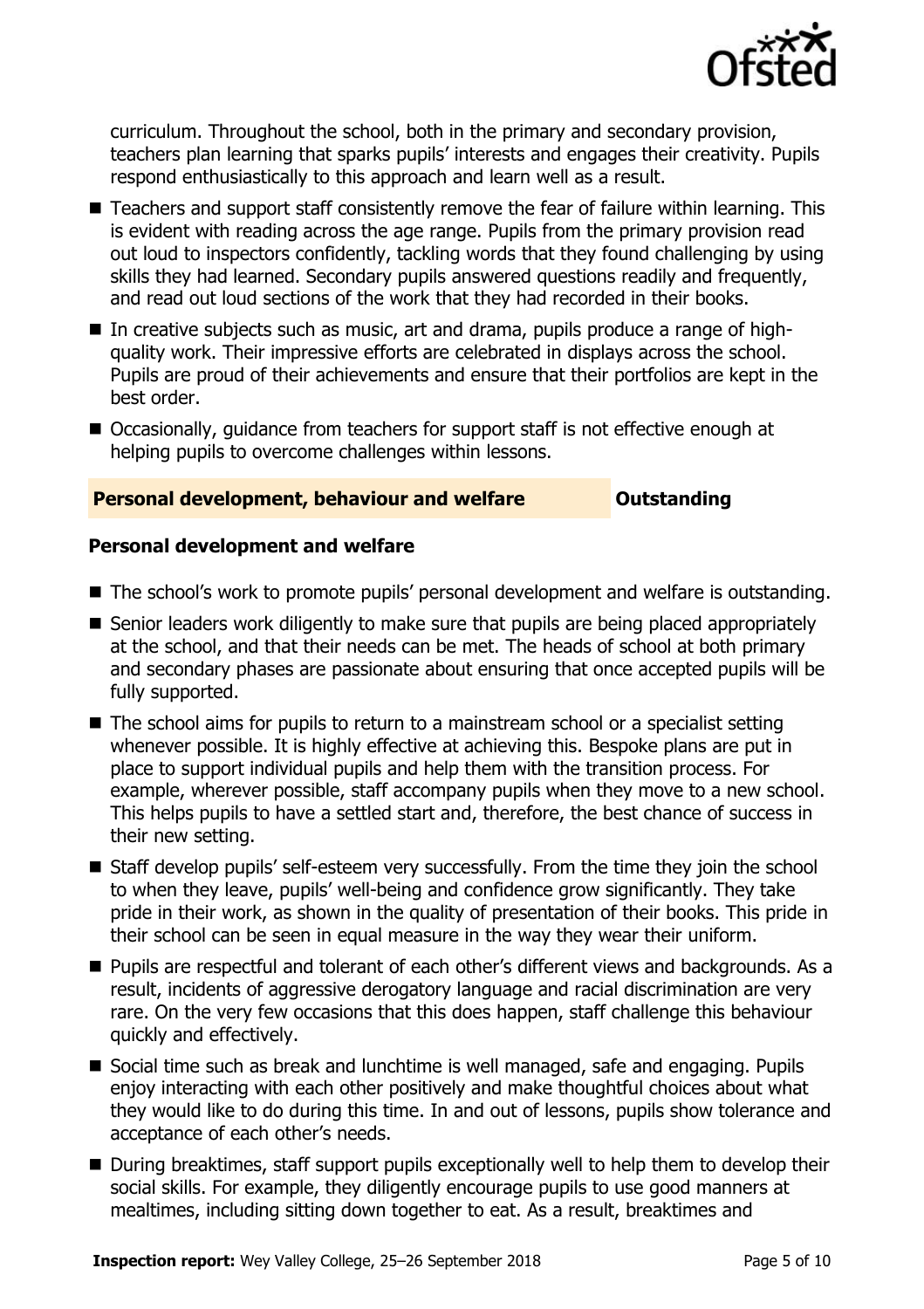

lunchtimes are calm and orderly.

### **Behaviour**

- The behaviour of pupils is outstanding.
- Most pupils are referred to the school because of poor behaviour in their mainstream schools. Staff go to great lengths to help pupils realise that they have the opportunity to succeed. They achieve this by quickly identifying what pupils need in terms of support for their personal and academic development. As a result, there are sustained improvements in pupils' behaviour and attitudes to learning from challenging starting points.
- **Pupils behave very well in class and around the school. This is because staff are** successful in promoting a calm and courteous atmosphere. Pupils are encouraged to make 'the right choices' and where they fail to do this, appropriate consequences are clearly and consistently applied. Staff use carefully thought-through strategies that encourage pupils' positive conduct.
- Relationships in all areas of school are exceptionally strong. Pupils often work together successfully to overcome challenges, accepting others' opinions and ideas even when these differ from their own.
- **Pupils are directly involved with their behaviour targets and reflect regularly on their** successes. As a result, pupils who have previously struggled to regulate their own behaviour take responsibility for their actions and show understanding of the impact that they have on others.
- Bullying at the school is rare and on the occasions it happens it is dealt with quickly and effectively. Steps are always taken to help pupils understand the impact of their actions on those around them.
- Attendance for the vast majority of pupils is strong as they attend more regularly than they did at their previous school. Staff work hard to remove any barriers to pupils' regular attendance. Processes to help all pupils get to school every day are increasingly successful, though leaders acknowledge that they must continue to look for innovative ways to continue this improvement, particularly when working with other agencies.

### **Outcomes for pupils Outstanding**

- Pupils start at Wey Valley College having often experienced significant turbulence to their education. This results in gaps in their knowledge and a lack of belief in their ability to succeed in lessons. Staff quickly address these issues, allowing pupils to make very good progress.
- **Pupils make strong progress in a range of life skills, and their communication skills** improve rapidly. They learn to question in a purposeful, respectful and calm manner. Their progress is tracked carefully and supported through sharing this information regularly with relevant staff.
- Across the secondary age range, progress in English, drama and music is especially strong. Pupils make very good progress in reading across all areas of the primary school. Staff use skilfully adapted tasks to encourage pupils to read out loud, which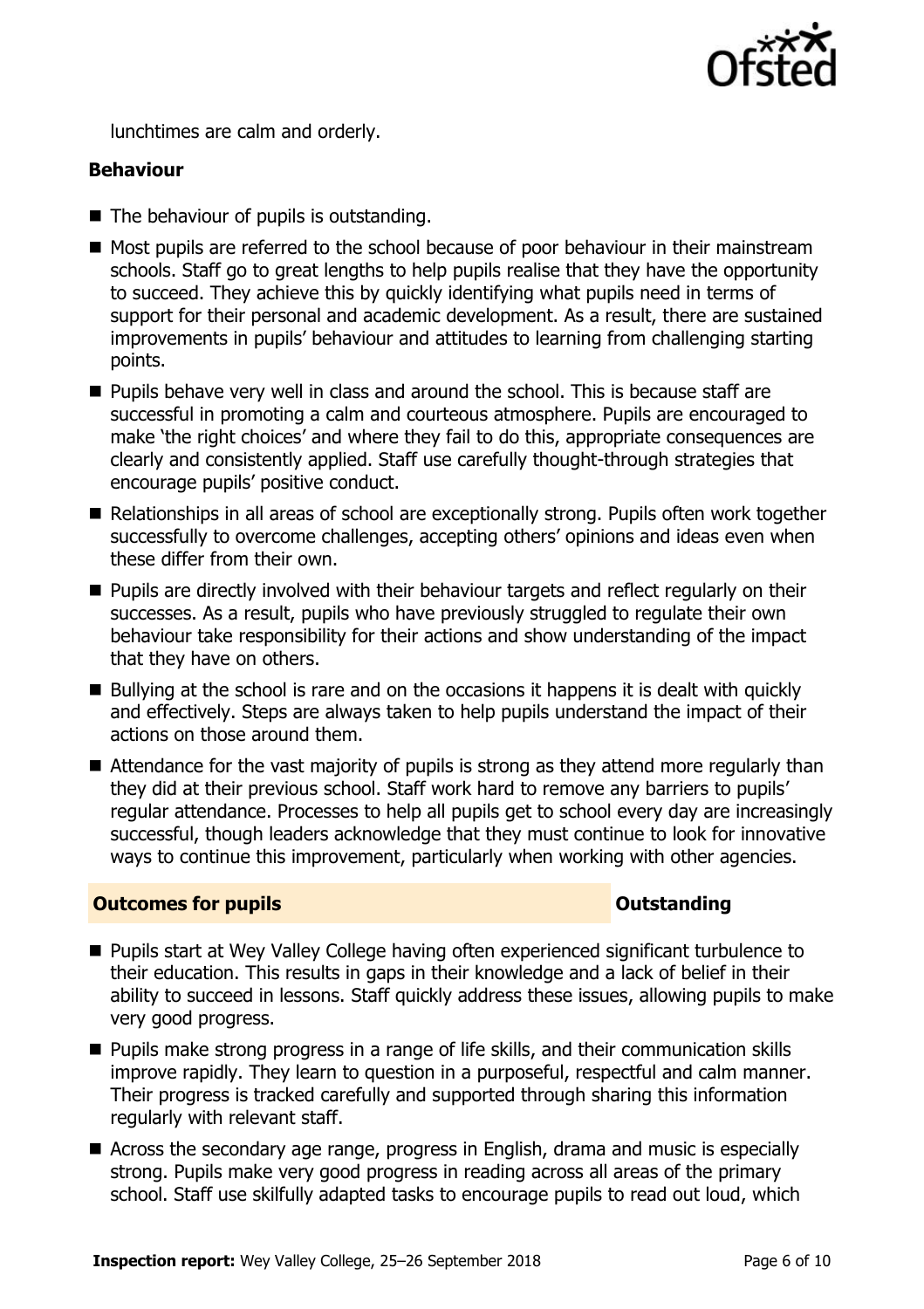

helps them gain the confidence to tackle challenging words on their own.

- **Pupils develop their basic number skills in mathematics especially well. They have** useful opportunities to apply their skills in all curriculum areas.
- Year 11 pupils leave school with qualifications that link well to their prior learning and prepare them well for their next steps in education or training. Staff recognise that high expectations are important and encourage pupils to access GCSE examination and appropriate entry level courses. As a result, most pupils move on to suitable college courses to pursue further studies or training.
- **Effective plans are established for primary school pupils to move on to long-term** placements, either in a mainstream school or in an identified specialist setting. Leaders take the highest possible care over these plans and ensure that they play a key role in the transition process wherever possible.
- Where appropriate, secondary pupils are given opportunities to return to mainstream schools. When this is deemed not to be in the pupil's best interests, leaders work hard to ensure that a place at a specialist setting can be found, offering comprehensive support at each stage of the process.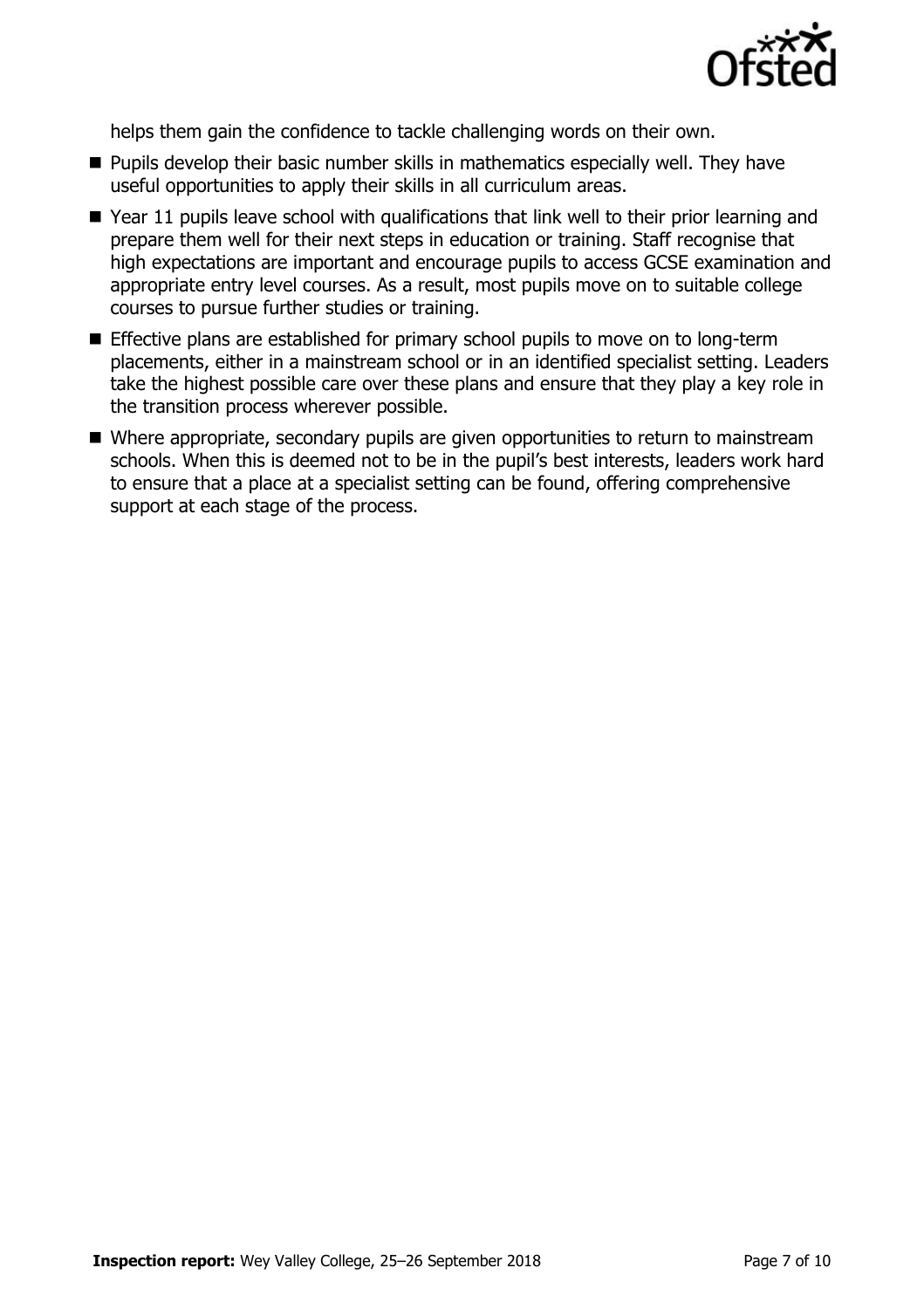

# **School details**

| Unique reference number | 124923   |
|-------------------------|----------|
| Local authority         | Surrey   |
| Inspection number       | 10053182 |

This inspection of the school was carried out under section 5 of the Education Act 2005.

| Type of school                      | Pupil referral unit             |
|-------------------------------------|---------------------------------|
| School category                     | Pupil referral unit             |
| Age range of pupils                 | 5 to 16                         |
| Gender of pupils                    | Mixed                           |
| Number of pupils on the school roll | 28                              |
| Appropriate authority               | Local authority                 |
| Chair                               | <b>Matthew Armstrong-Harris</b> |
| <b>Executive Headteacher</b>        | David Euridge                   |
| Telephone number                    | 01483 518212                    |
| Website                             | www.wvc.surrey.sch.uk           |
| <b>Email address</b>                | info@wvc.surrey.sch.uk          |
| Date of previous inspection         | Not previously inspected        |

### **Information about this school**

- Wey Valley College is a pupil referral unit for pupils who have been permanently excluded from other schools or are at high risk of exclusion. It also provides short-term placements and supports pupils who have special educational needs and/or disabilities that require assessment for specialist provision.
- The school has been led by an executive headteacher since its formation in 2015. He is supported by heads of primary and secondary provision. The school accommodates pupils in key stages 1 to 4.
- The school is part of a federation of three maintained pupil referral units. It has its own management committee, which is responsible for governance.
- The school receives additional sport premium and pupil premium funding. It does not receive Year 7 catch-up funding.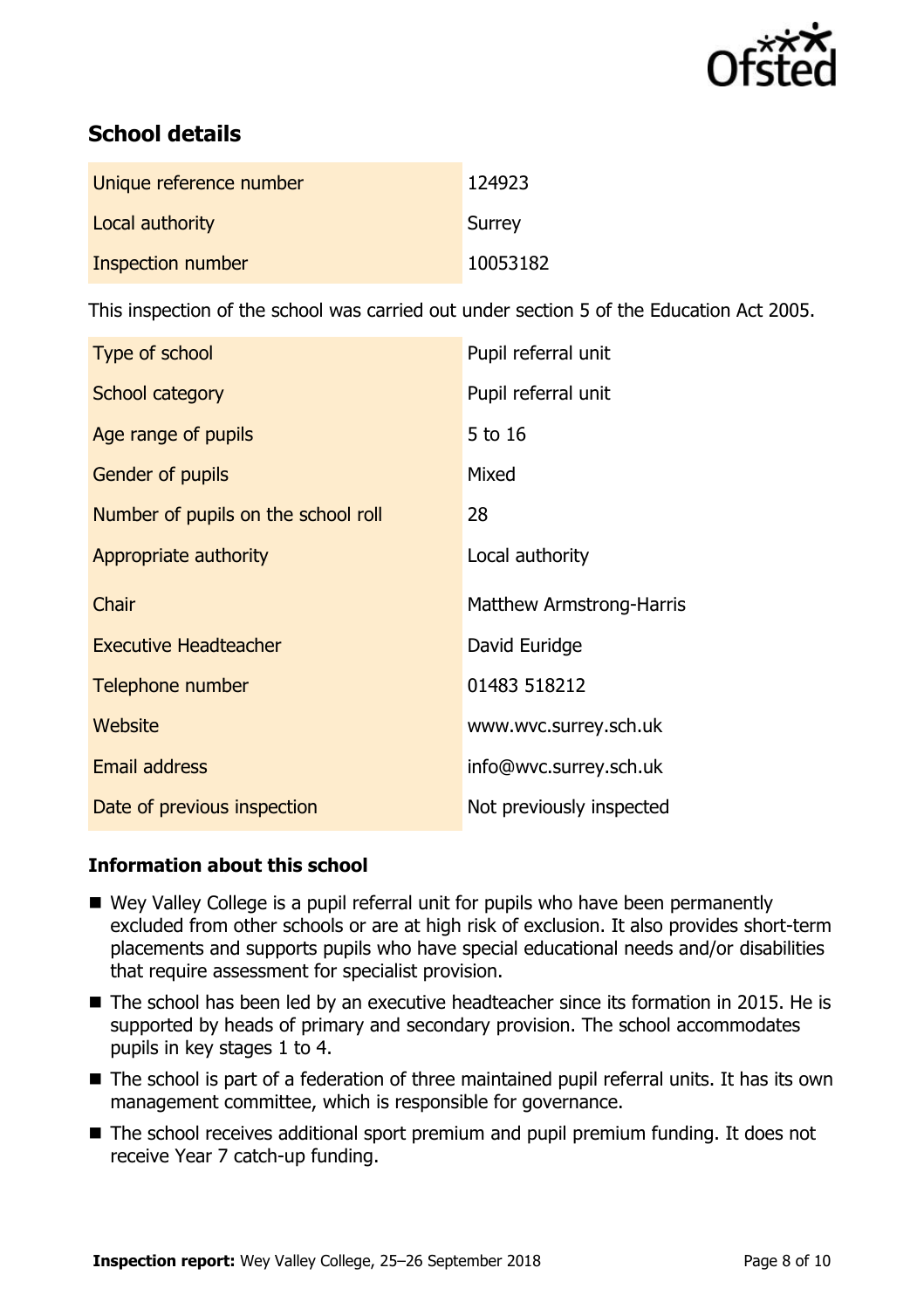

# **Information about this inspection**

- **Inspectors observed teaching and learning in the majority of classes. All of the** observations were carried out jointly with senior leaders. Inspectors also observed break and lunchtimes.
- Inspectors held discussions with the executive headteacher, heads of school and other key staff. The lead inspector also met with the chair of the management committee.
- The lead inspector spoke with a local authority representative by telephone.
- Inspectors scrutinised a range of documents including leaders' evaluations of school performance, minutes from management committee meetings, school policies, safeguarding records, records of attendance and behaviour, pupil progress information and information on the school's website.
- Inspectors spoke to pupils during break and lunchtimes as well as between lessons and in classes. Inspectors also considered 18 responses to Ofsted's pupil survey.
- One parent spoke to the lead inspector and five responses to the Ofsted Parent View survey were considered, including five free-text entries.
- Inspectors carefully considered the 25 responses to the Ofsted staff survey.

### **Inspection team**

Gary Tostevin, lead inspector **Cary Constanting Constant** Ofsted Inspector

Becky Greenhalgh **Becky Greenhalgh Becky** Greenhalgh **Ofsted Inspector**